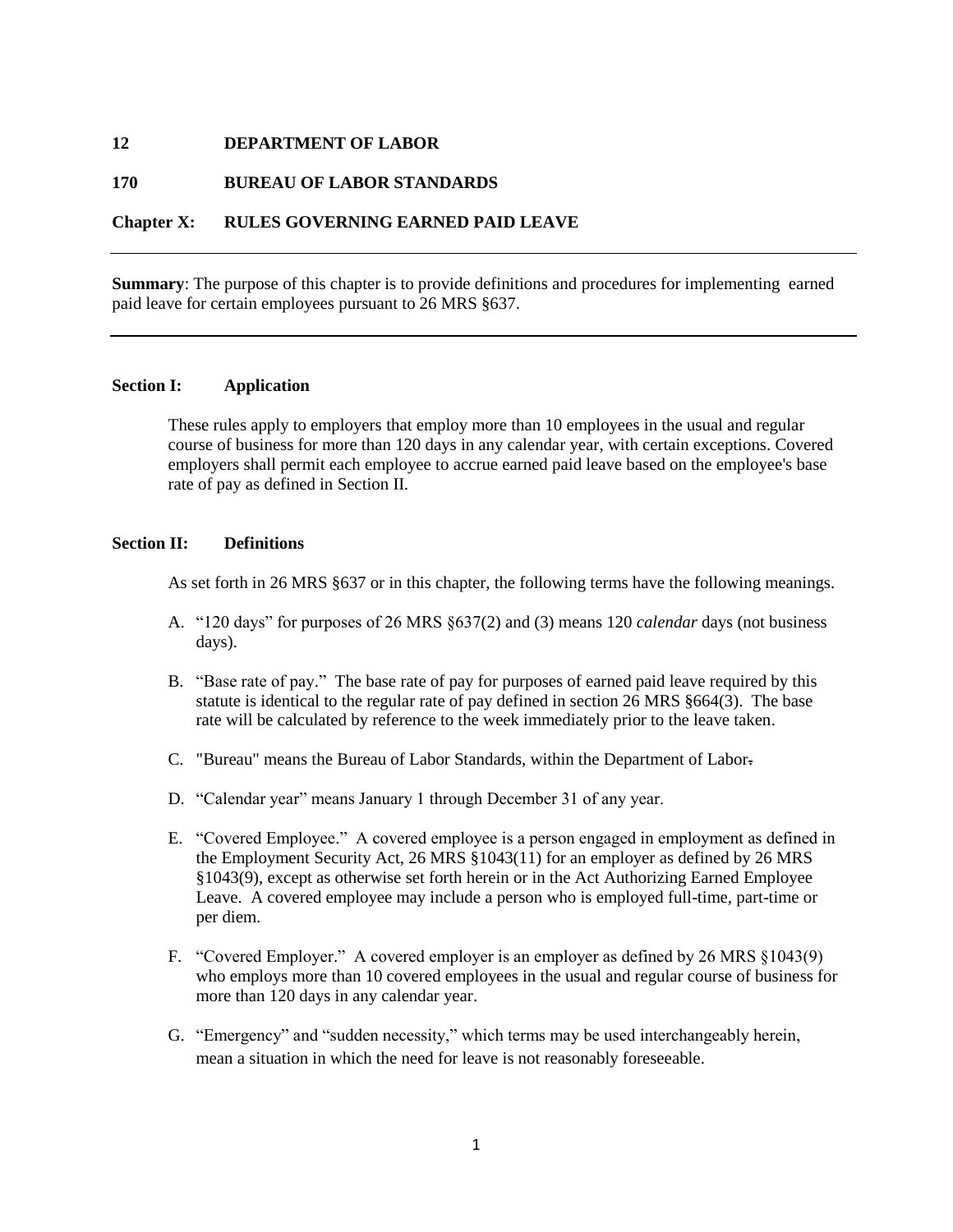- H. "Employer" has the same meaning as in 26 MRS § 1043(9).
- I. "Employment" has the same meaning as in 26 MRS § 1043(11), but does not include employment in a seasonal industry as defined in 26 MRS § 1251.
- J. "Employment in a seasonal industry" means employment in an industry determined by the Unemployment Insurance Commission to be seasonal pursuant to 26 MRS §1251 and employment for an employer who has submitted the required report to the Bureau of Unemployment Compensation setting forth the seasonal period for the applicable year.
- K. "Hours Worked." For purposes of 26 MRS §637(3), for covered employees defined as exempt by federal regulations (29 CFR §541), in the absence of any other record, the presumption is that hours worked by such employees are 40 hours per week.
- L. "One-year period" means any period of 365 (366 in a leap year) consecutive days.
- M. "Start of Employment" means the first day the employee performed work for the employer.
- N. "Year of employment" means a period of 365 (366 in a leap year) consecutive days beginning with the employee's *start of employment*, or any subsequent period of 365 (366 in a leap year) consecutive days beginning on one of the following:
	- i. the anniversary date of the employee's start of employment; or
	- ii. such date as the employer may assign, provided that no loss of earned paid leave results for any employee not using the date identified in i. above.

# **Section III: Accrual**

- A. An employee is entitled to earn one hour of earned paid leave from a single employer for every 40 hours worked, up to 40 hours in one year of employment.
- B. Accrual of earned paid leave begins at the start of employment, but the employer is not required to permit use of the leave before the employee has been employed by that employer for 120 days during a one-year period.
- C. No more than forty hours of earned paid leave is required to be available for use by a covered employee during any one year period as established by section II. L. herein.
- D. Covered Employees with accrued and unused hours of earned paid leave from the previous year of employment will have those hours available for use by the employee in the current year of employment, up to a maximum of forty hours. Hours are only required to continue to accrue up to forty hours in the current year of employment.
- E. Whenever the terms of employment or the employer's established practice includes provisions to pay the balance of unused earned paid leave at the time of separation, earned paid leave on cessation of employment has the same status as wages earned in accordance with 26 MRS §626.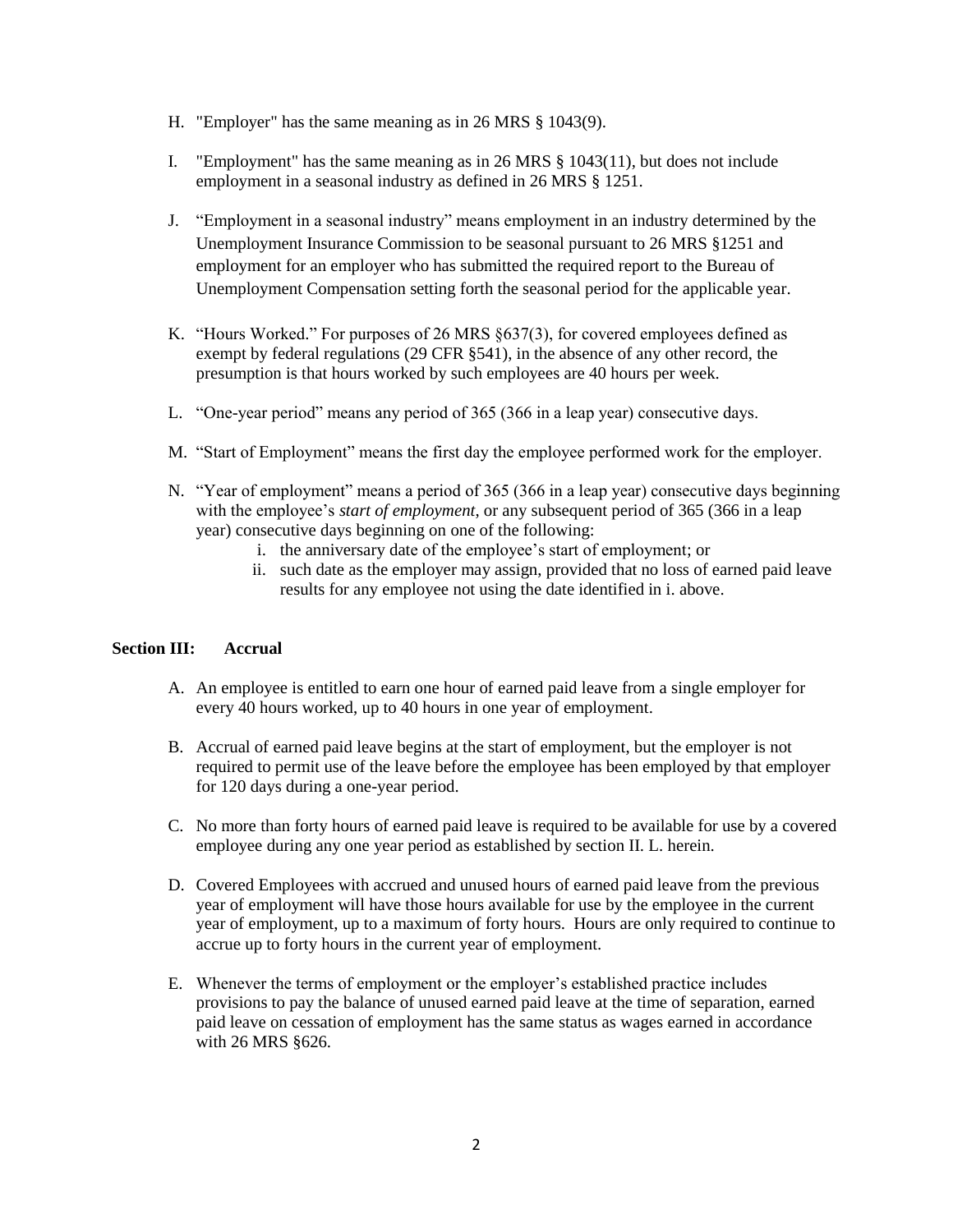- F. An employee who returns to work within a one-year period of the last date of previous employment with the same employer is entitled to any unused balance of earned paid leave that was not paid out at the time of separation of employment.
- G. For the sole purpose of determining the accrual of earned paid leave for construction workers, the term "employer" includes all covered employers bound by a collective bargaining agreement negotiated by a multiemployer bargaining unit.

## **Section IV: Greater Benefits and Exception**

- A. Nothing in this chapter may be construed to affect an employer's obligation to comply with any collective bargaining agreement or employee benefit plan that provides greater earned paid leave rights to employees than the rights provided by 26 MRS §637.
- B. 26 MRS §637 does not apply to an employee covered by a collective bargaining agreement during the period between January 1, 2021 and the expiration of the agreement.

#### **Section V: Notice and Use of Leave**

- A. Reasonable Notice. Absent an emergency, illness or other sudden necessity for taking earned paid leave, the employer may have a written policy requiring up to 4 weeks' notice to the employer of the employee's intent to use earned leave.
- B. Notice required for an emergency, illness or other sudden necessity must be reasonable under the circumstances, recognizing that advance notice may not be feasible. In such circumstances, a covered employee shall make a good faith effort to provide as much notice as is feasible under the circumstances to the employer of the employee's intent to use earned paid leave.
- C. Scheduling of Leave. The Employer may place reasonable limits on the scheduling of earned paid leave for reasons other than emergency, illness or other sudden necessity, to prevent undue hardship on the employer as reasonably determined by the employer. Undue hardship means a significant impact on the operation of the business or significant expenses, considering the financial resources of the employer, the size of the workforce, and the nature of the industry.
- D. Employees may use earned paid leave in increments of at least one hour, unless the employer chooses to allow smaller increments.
- E. The employer cannot require the employee to use accrued earned paid leave when the employer causes the employee to be unable to perform their job, such as by closing the business or cancelling a shift.
- F. An employer shall not deny an employee the right to use paid leave available for use by that employee in accordance with the conditions of this section.